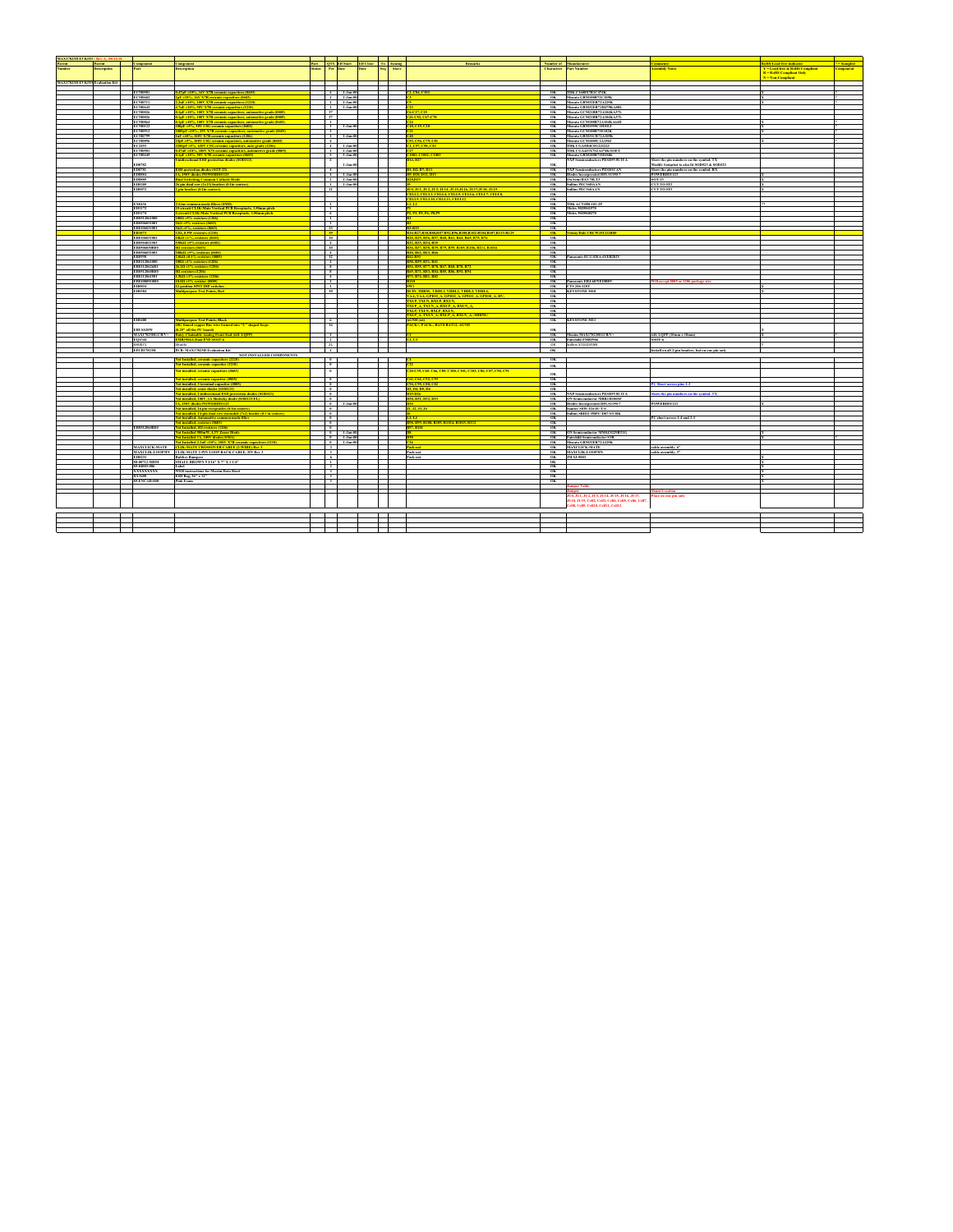| <b>Revision History</b><br>Rev <sub>P1</sub> |          |
|----------------------------------------------|----------|
| Rev P <sub>2</sub>                           | 11/23/11 |
|                                              |          |
| Rev P3                                       | 12/8/11  |
|                                              |          |

|        | 1/8/12             |
|--------|--------------------|
| Rev P4 | 1/31/12<br>2/28/12 |
|        |                    |
| Rev P5 |                    |
| Rev P6 | 6/11/12            |

6/14/12 6/18/12

**Rev P7** 6/19/12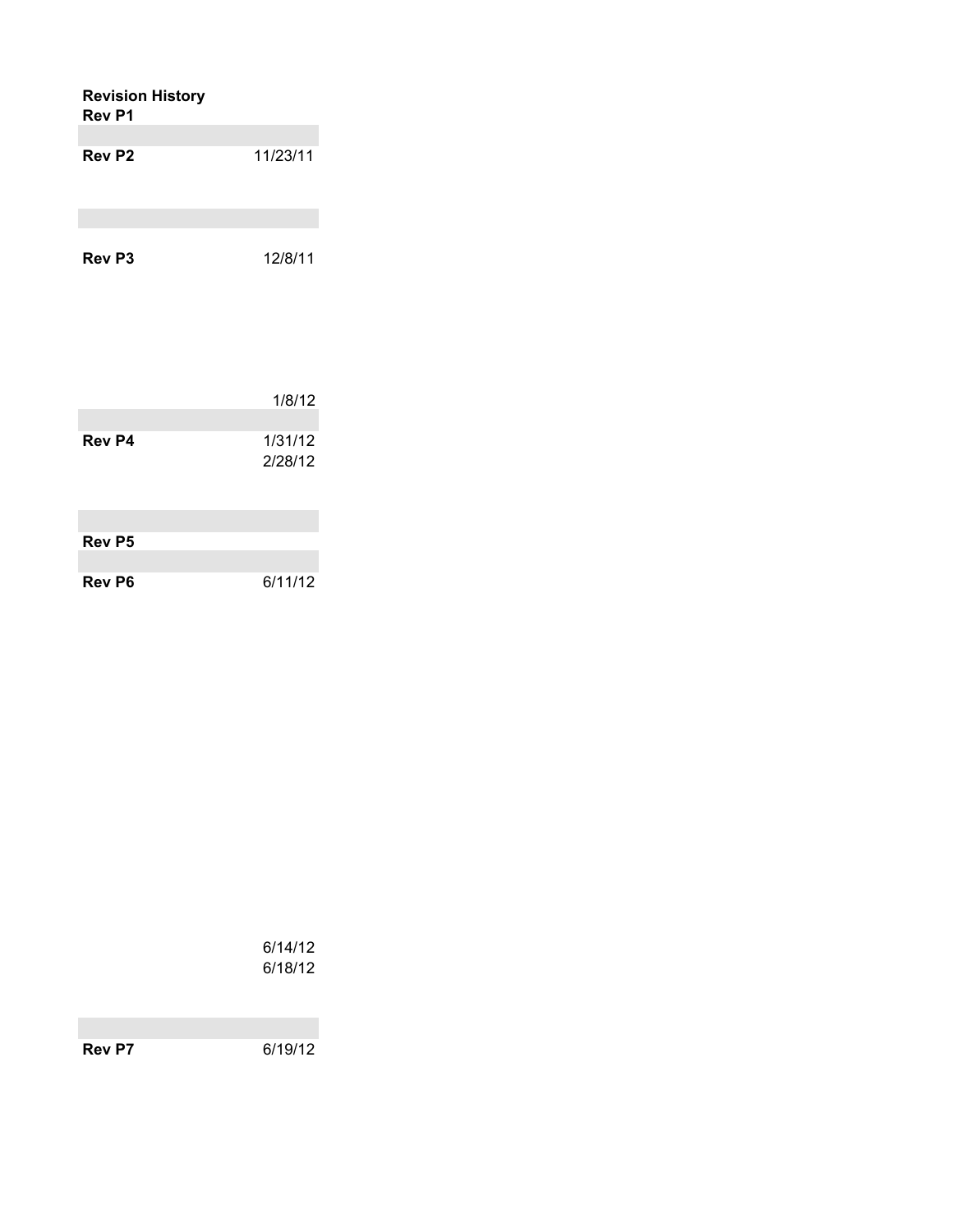| Rev P8 | 6/19/12  |
|--------|----------|
|        |          |
| Rev P9 | 8/15/12  |
|        |          |
| Rev P9 | 10/15/12 |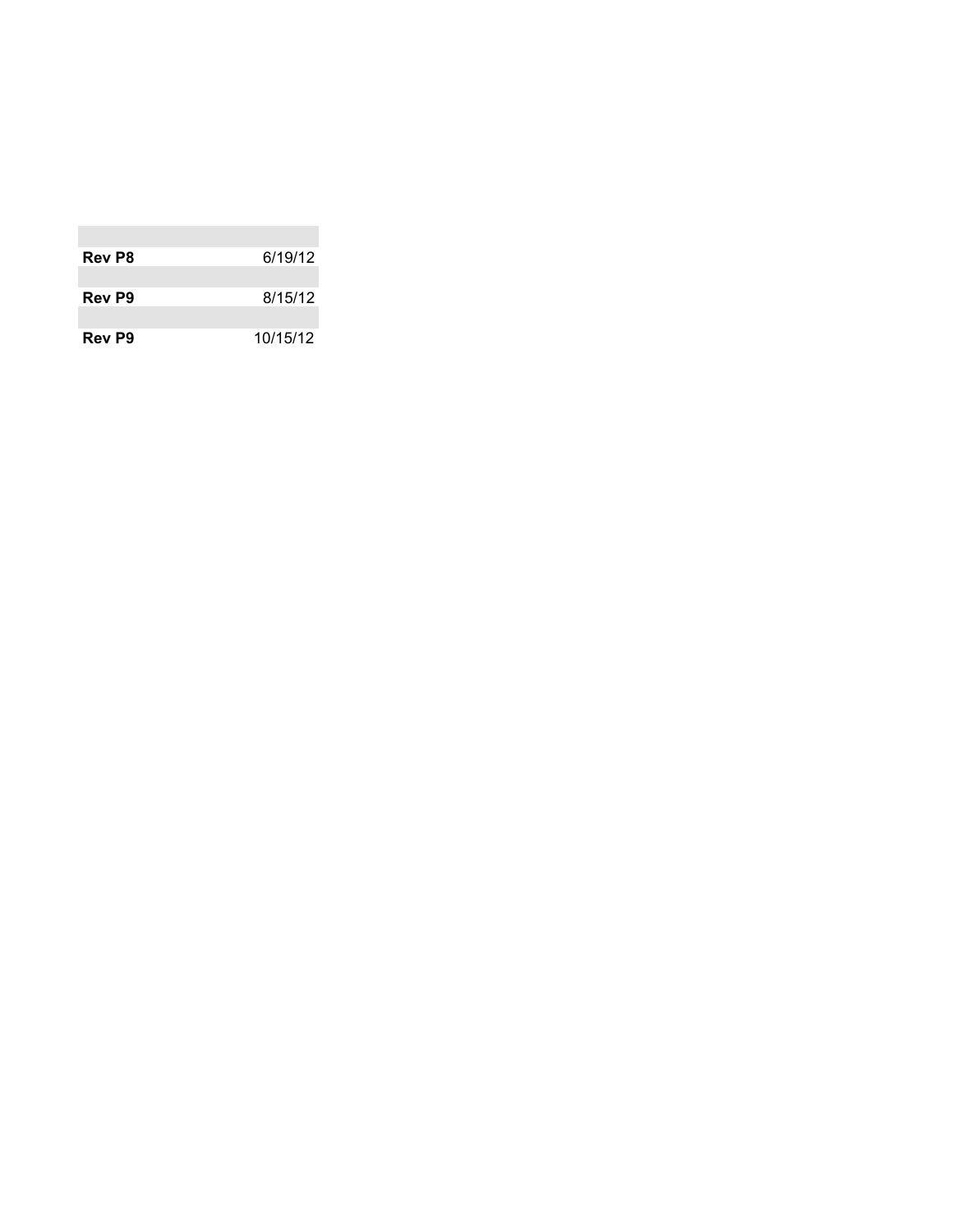Initial

Changed C6-C17 to 0805 Added 47ohm, 470ohm, 0ohm(1206) Added more test points

Increased Qty for

Changed R69-R71 to not installed

Removed 47 and 470 1206 parts (see rows 11 and 12 above) Added S1B diode, D28 Updated communication path resistor values to 22ohms Changed D2, D13, D7-D10 to SOD523 part

Not documented

Added C102; 0.47uF cap; changed quantity from 2 to 3 (four sources). Deleted C59, C60, C63, C64; 2200pF cap; changed quantity from 8 to 4 (two sources). Deleted C88, C89; 10pF cap; changed quantity from 6 to 4. Deleted D2, D7, D8, D9, D10, D13; SOD323/523 diode; changed quantity from 8 to 2 (two sources). Deleted D12, added D2, D7; SOT-23 diode; changed quantity from 3 to 4. Deleted P4, P7; 2-circuit receptacle; changed quantity from 8 to 6. Deleted R96, added R104, R105; 0603 0Ω resistor; changed quantity from 7 to 8. Deleted R64, R65; 0603 100 KΩ resistor; changed quantity from 6 to 4. Deleted R60, R61; 1206 100Ω resistor; changed quantity from 6 to 4. Deleted R56, R57, R79, R80; 1206 26.1Ω resistor; changed quantity from 12 to 8. Deleted R87, R88, R100; 1206 0Ω resistor; changed quantity from 13 to 10. Deleted R75, R76; 1.5KΩ resistor; changed quantity from 6 to 4. Deleted R103, R104; 41.2Ω resistor; changed quantity from 6 to 4. Deleted (9) test points for VAA, ALRMUP, ALRMUN, ALRMLP, ALRMLN, ALRMUP\_A, ALRMUN\_A, ALRMLP\_A, ALRMLN\_A; added (4) test points for VDDL1, VDDL2, VDDL3, VDDL4; changed quantity from 34 to 29. Added C100, C101, C102; 0603 cap; NOT INSTALLED. Deleted D28, D29, D34, D35, D36, D37; SOD-323 diode; NOT INSTALLED. Deleted L5; common mode filter; NOT INSTALLED. Added J6; 10-pin (5x2) dual-row header, 0.1" centers; NOT INSTALLED Changed C27 from 0603 to 0805 size, changed value from 100pF to 0.47uF, changed MPN Changed PCB PN from EPCB17840 to EPCB17823, this was in error from previous revision. Deleted two fab vendors for PCB per Olivia Liao since this is not impedance controlled PCB. Corrected MPN for EC2362 (from GCA to CGA), this was in error from previous revision. Changed PN ECM0587 to ECM0581 (0.47uF cap) per Jeoffrey Po (not a component change). Changed PN ECM0862 to ECM0602 (1uF cap) per Jeoffrey Po (not a component change).

Changed PN EC1426 to ECM0602 (1uF cap) per Jeoffery Po (not a component change).

Changed PN EC2363 to ECM0711 (2.2uF cap) per Jeoffery Po (not a component change).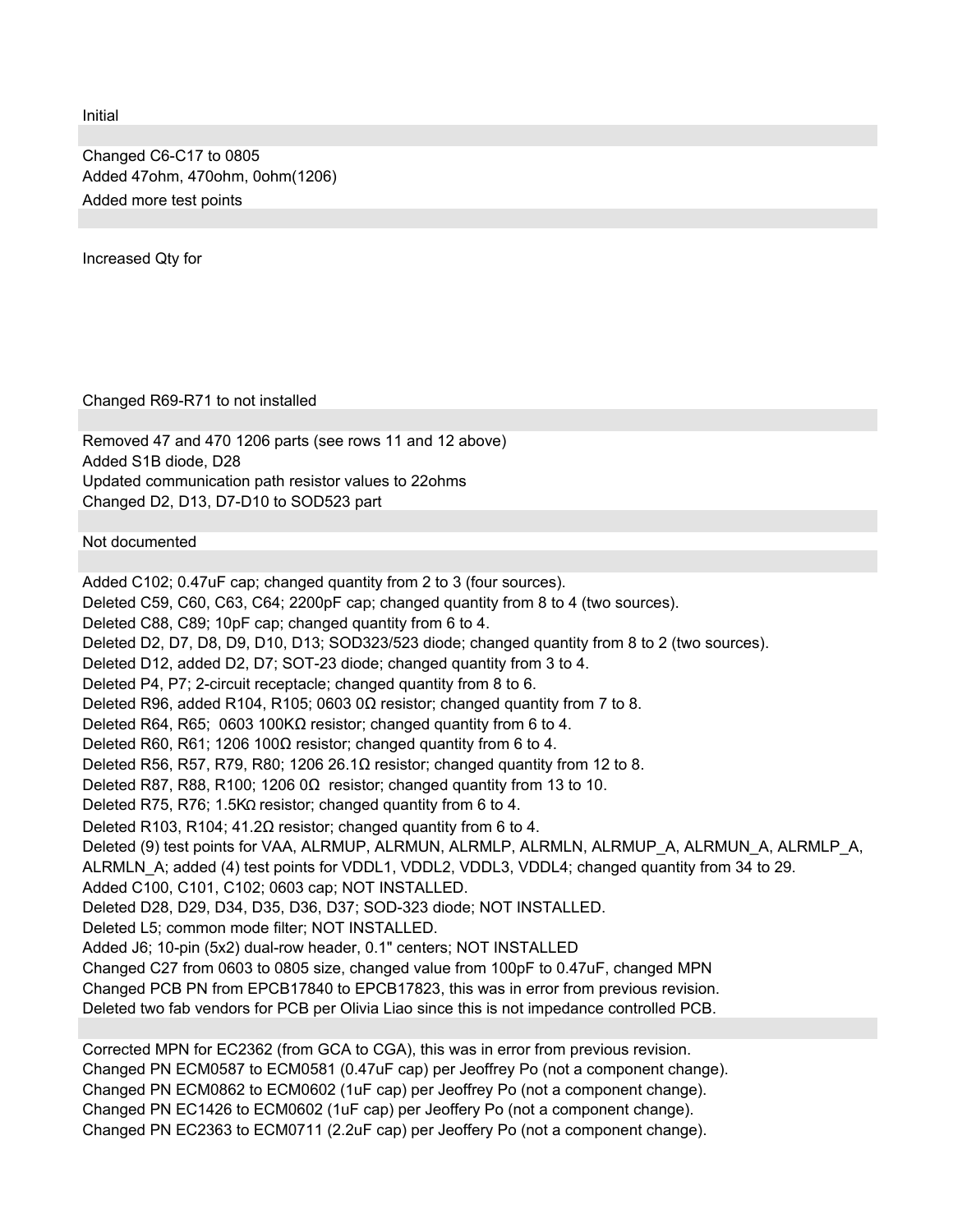Changed PN EC1111 to ECM0122 (100pF cap) per Jeoffery Po (not a component change). Changed PN ECM0866 to ECM0865 (100pF cap) per Jeoffery Po (not a component change). Added PN ED0299 (1A diode) for D38 per Jeoffery Po (not a component change). Moved assembly instructions for EH0071 shunts to line for EH0071. Deleted C55, C56 to match schematic; ECM0506; 0603 10pf cap; changed quantity from 6 to 4 Deleted C98, C99 to match schematic; 3-pin cap; NOT INSTALLED Deleted mfgr "CIREXX" for EPCB17823 per Olivia Liao (any customary fab mfgr may be used)

Changed quantity of MAXCLICK-MATE from 3 to 2 per Bryan Mueller

Added R110, R111, R112

Changed C86, C87, C90, C91, R98, R99, R108, R109,R97, R101 to **do not install**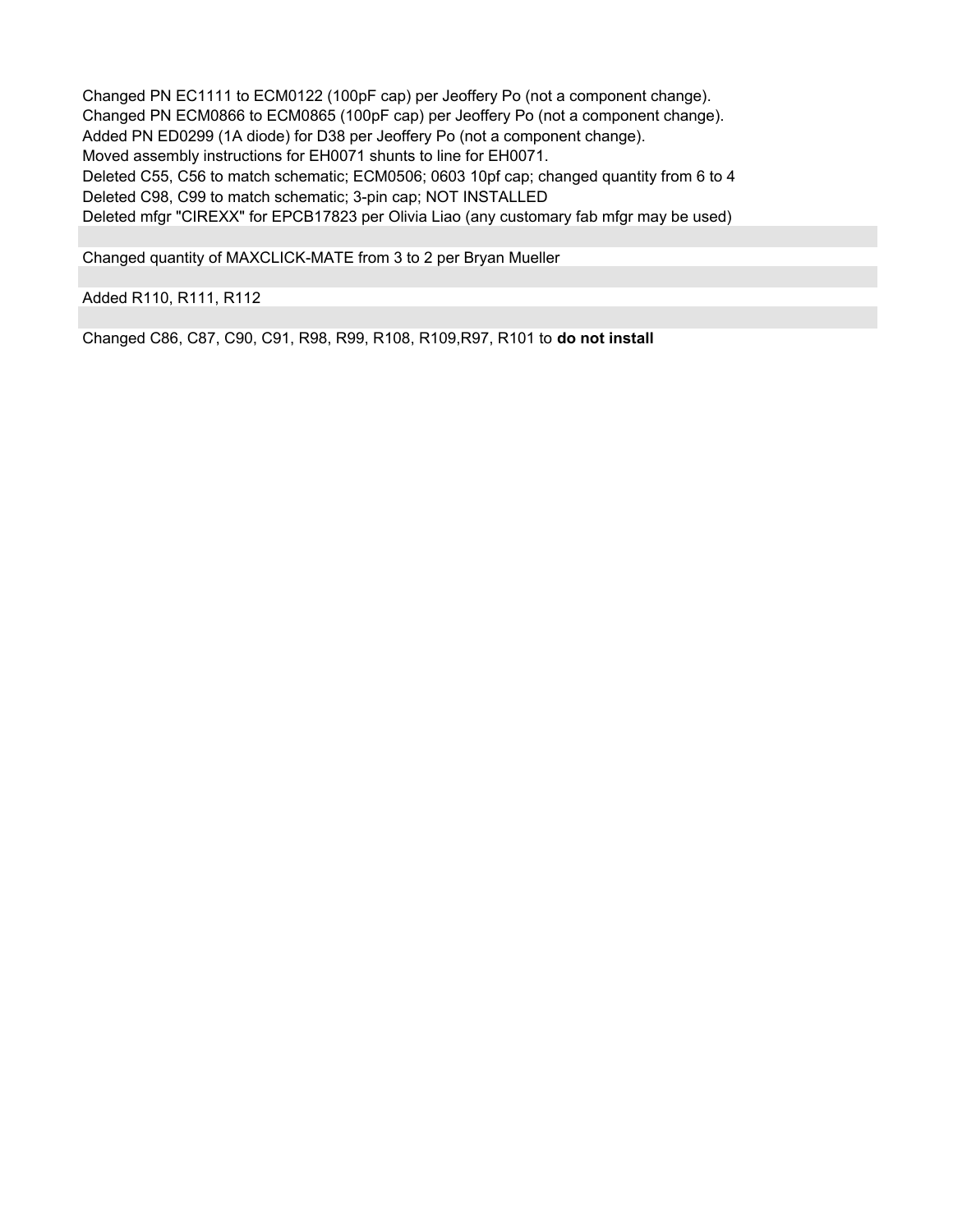|                              |                | 0.1µF ±10%, 100V X7R ceramic capacitors, | 13      |
|------------------------------|----------------|------------------------------------------|---------|
| <b>Increased Qty from 12</b> | <b>ECM0864</b> | automotive grade (0805)                  |         |
| Increased Qty from 6         | ER0508054700   | $470\Omega \pm 5\%,$ resistors (0805)    | $12 \,$ |
| <b>Increased Qty from 6</b>  | ER05060347R0   | $47\Omega$ ±5 resistors (0603)           | 42      |
| Increased Qty from 35        | <b>EH0384</b>  | <b>Multipurpose Test Points, Red</b>     | 36      |
|                              |                |                                          |         |
| <b>Added</b>                 | ER05120647R0   | $47\Omega$ ±5 resistors (1206)           | 6       |
| <b>Added</b>                 | ER0512064700   | $470\Omega$ ±5%, resistors (1206)        | 6       |

a sa mga bangay na mga bangay na mga bangay ng mga bangay ng mga bangay ng mga bangay ng mga bangay ng mga ban

a series and the series of the series of the series of the series of the series of the series of the series of

and the control of the control of the control of the control of the control of the control of the control of the

the control of the control of the control of the control of the control of the control of

| Initials                          |
|-----------------------------------|
| ${\sf LR}$                        |
| ${\sf LR}$                        |
| ${\sf LR}$                        |
| ${\sf LR}$                        |
| ${\sf LR}$                        |
| ${\sf LR}$                        |
| $\ensuremath{\mathsf{LR}}$        |
| ${\sf LR}$<br>${\sf LR}$          |
| ${\sf LR}$                        |
| ${\sf LR}$                        |
| ${\sf LR}$                        |
| $\ensuremath{\mathsf{LR}}\xspace$ |
|                                   |
| ${\sf LR}$                        |
| ${\sf LR}$                        |
| ${\sf LR}$                        |
| ${\sf LR}$                        |
| ${\sf LR}$                        |
| ${\sf LR}$                        |
| ${\sf LR}$                        |
| ${\sf LR}$                        |
|                                   |
| ${\sf LR}$                        |
| $\ensuremath{\mathsf{LR}}\xspace$ |
| ${\sf LR}$                        |
| ${\sf LR}$<br>${\sf LR}$          |
|                                   |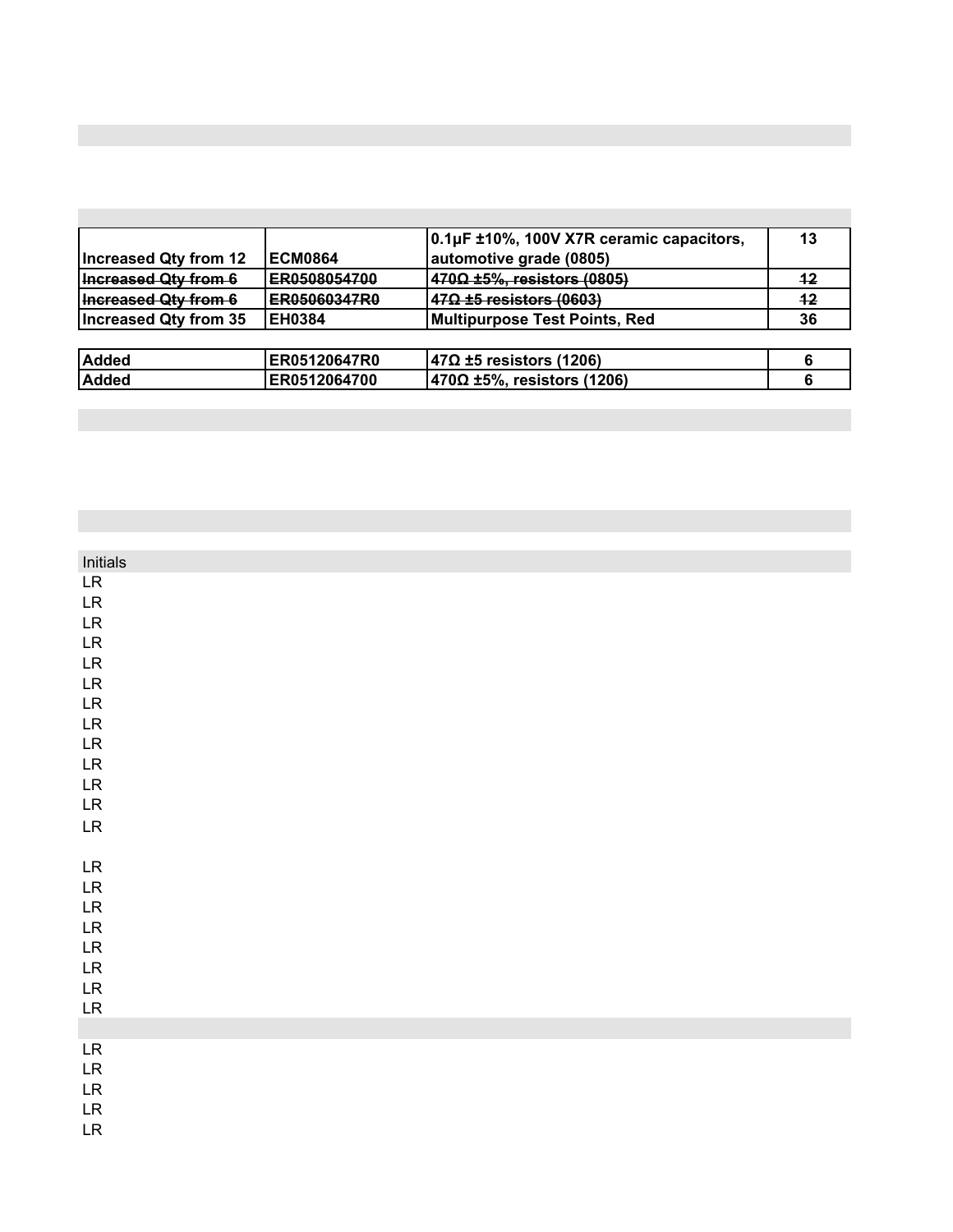| <b>LR</b> |  |  |
|-----------|--|--|
| <b>LR</b> |  |  |
| <b>LR</b> |  |  |
| <b>LR</b> |  |  |
| <b>LR</b> |  |  |
| <b>LR</b> |  |  |
| <b>LR</b> |  |  |
|           |  |  |
| <b>LR</b> |  |  |
|           |  |  |
| HB        |  |  |
|           |  |  |
| HB        |  |  |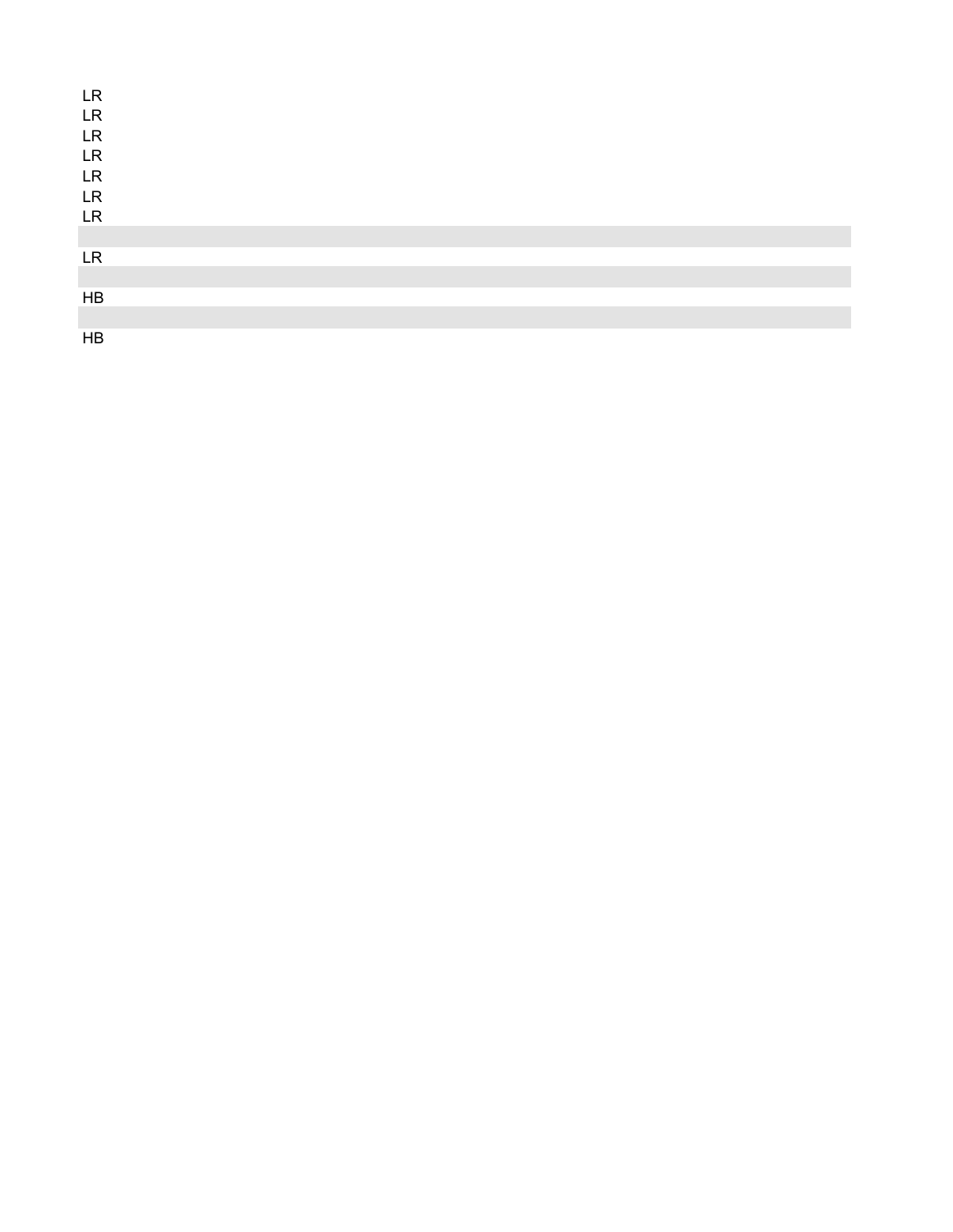$\mathcal{L}^{\text{max}}_{\text{max}}$  $\mathcal{L}^{\text{max}}_{\text{max}}$  $\mathcal{L}^{\text{max}}_{\text{max}}$  $\mathcal{L}^{\text{max}}_{\text{max}}$  $\mathcal{L}^{\text{max}}$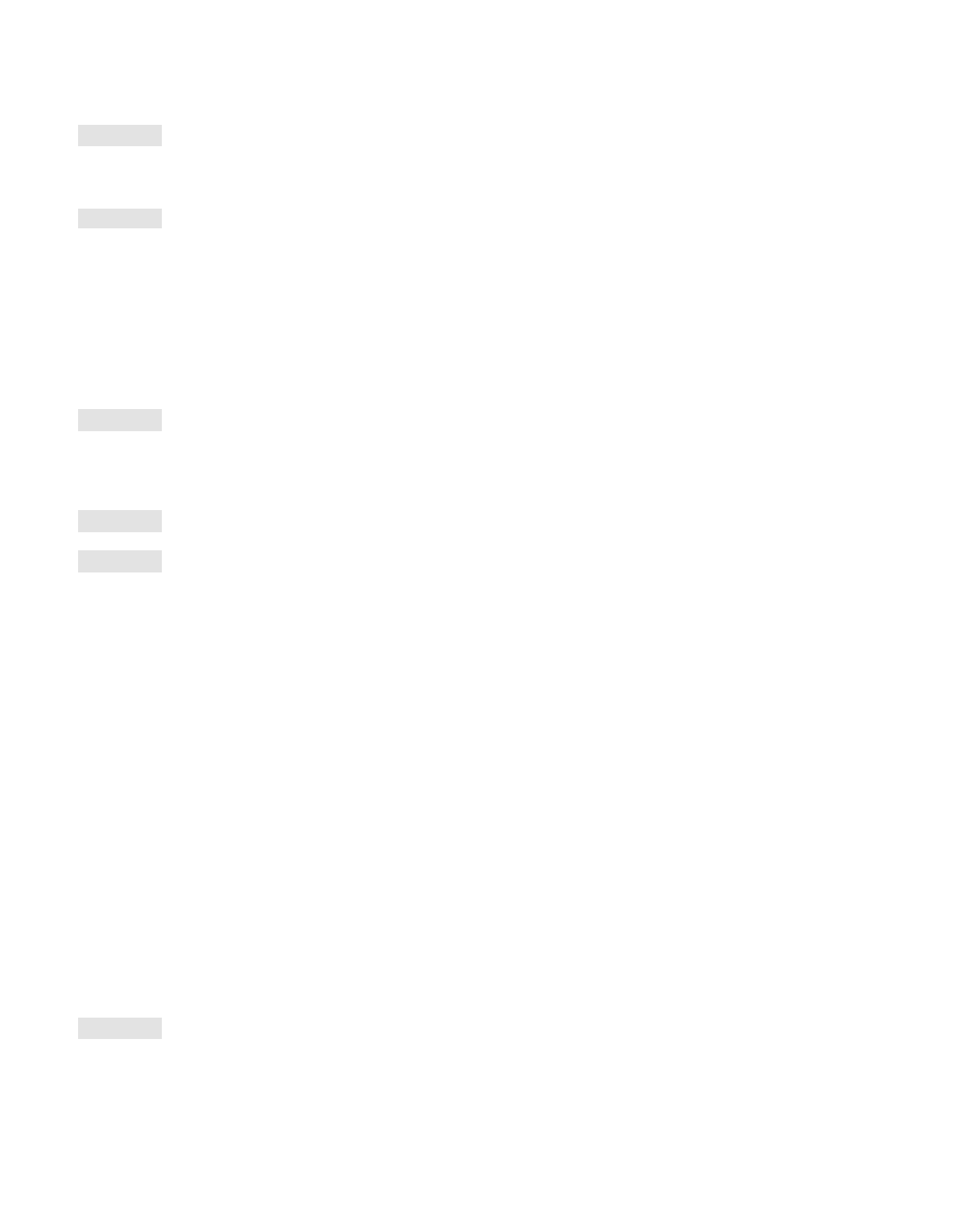$\mathcal{O}(\mathbb{R}^d)$